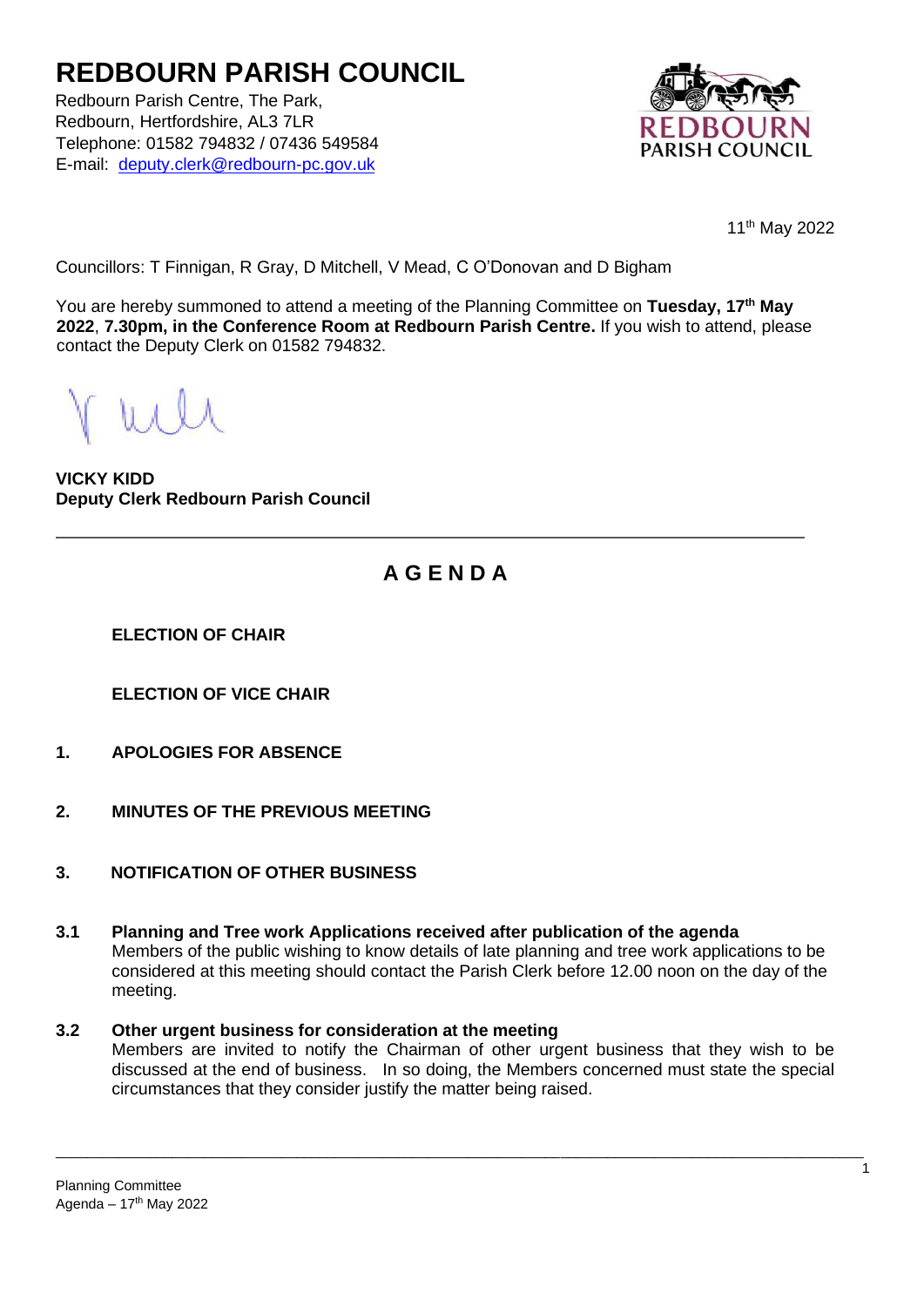#### **4. DECLARATIONS OF INTEREST**

Members are reminded to make any declarations of disclosable pecuniary and/or personal interests that they may have in relation to items on the agenda. You should declare at this part of the meeting or when it becomes apparent your interest by stating:

- A The item you have the interest in
- B Whether it is a disclosable pecuniary interest and the nature of the interest, whereupon you will not participate in the discussion or vote on that matter, unless dispensation has been requested and granted
- C Whether it is a personal interest and the nature of the interest

 Members are also reminded of their obligation to report any amendment to their Register of Interests to the Clerk as soon as it becomes apparent.

## **5. OPEN SESSION FOR THE PUBLIC**

None

#### **6. PLANNING APPLICATIONS CALLED IN/ TO BE CALLED IN**

Cllr Mead has called in application **5/2021/3294** - 3, St Mary's Close - If the Officer is of a mind to grant.

Cllr Mead has called in application **5/2021/3257** - Mansdale Cottage - If the Officer is of a mind to refuse.

Cllr Mead has called in application **5/2022/0137** – Land adjacent to Bassett Close – If the Officer is of a mind to grant

Cllr Mitchell has called in application **5/2021/3631** - Land at Gaddesdon Lane - If the Officer is of a mind to grant.

#### **7. PLANNING APPLICATIONS**

**5/2022/0977** - Certificate of Lawfulness (existing) - Garage building at The Barn Nicholls Farm Lybury Lane Redbourn Hertfordshire AL3 7JH

**5/2022/0987** - Single storey side and rear extension with rooflights and alterations to openings at 36 Ver Road Redbourn Hertfordshire AL3 7PE

**5/2022/0990** - First floor side extension, two storey and single storey rear extensions with lantern light and juliette balcony, new opening in side elevation, removal of chimney stack, alterations to external surfaces at 7 Blackhorse Lane Redbourn Hertfordshire AL3 7EP

**5/2022/1030** - Part two part single storey side and rear extension. Flat roof to the rear with roof lantern at 17 Hilltop Redbourn Hertfordshire AL3 7JG

**5/2022/1033** - Listed Building consent - Replacement of timber floor and lintel, removal of masonry paint from chimney breast and repairs to chimney stack at 62 Church End Redbourn Hertfordshire AL3 7DU

**5/2022/1051** - Two storey rear extension at 2 Lybury Lane Redbourn Hertfordshire AL3 7HR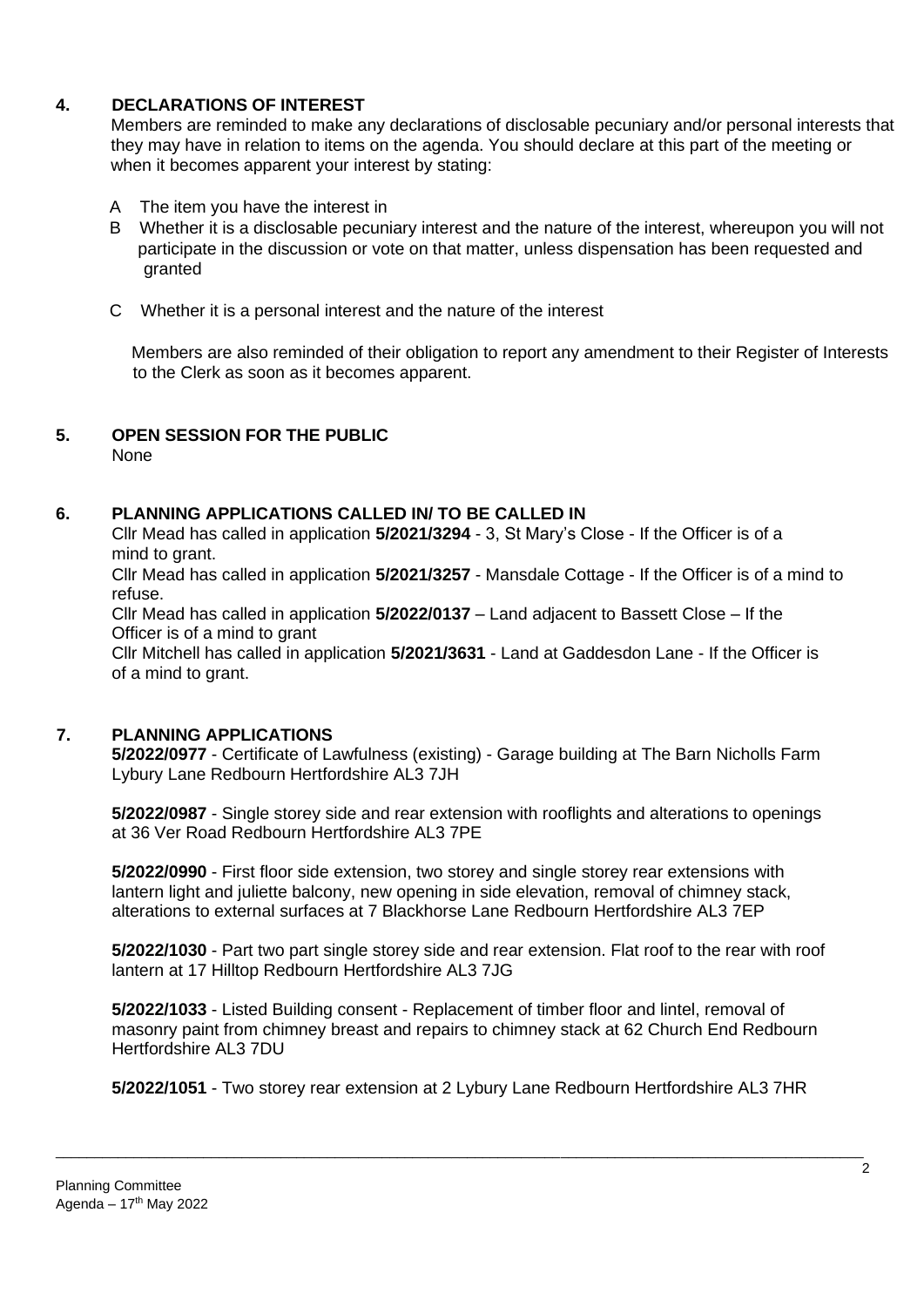**5/2022/1074** - Single storey rear extension with rooflights, part garage conversion, new door inside elevation, alterations to openings at 26 Cumberland Drive Redbourn Hertfordshire AL3 7PG

**5/2022/0947** - Demolition of conservatory and construction of part single, part two storey rear extensions, front bay window extension, rear dormer window and roof light, rendering of elevations and alterations to openings (resubmission following withdrawal of 5/2021/2937) at Friars Garth Monks Close Redbourn Hertfordshire AL3 7LY

**5/2022/0983** - Subdivision of plot and conversion of existing dwelling into two dwelling houses, single storey front, two storey side and part single, part two storey rear extensions, loft conversion with side rooflights and rear dormer window, new vehicular crossover at 72 Lybury Lane Redbourn Hertfordshire Al3 7JF

**5/2022/1162** - Refurbishments and repairs to attic and roof covering and installation of side window at Redbournbury House Redbournbury Lane Redbourn Hertfordshire AL3 6RS

**5/2022/1189** - Listed Building Consent - Refurbishments and repairs to attic and roof covering and installation of side window at Redbournbury House Redbournbury Lane Redbourn Hertfordshire AL3 6RS

**5/2022/1222** - Two storey side and part single, part two storey rear extensions, rooflights, alterations to openings and associated landscaping at 14 Tassell Hall Redbourn Hertfordshire AL3 7JD

**8**. **TREE APPLICATIONS**

None notified

- **9. PLANNING (DEVELOPMENT CONTROL) COMMITTEE NORTH**  The next meeting of Plans North is on Monday 23<sup>rd</sup> May 2022 at 7pm
- **10. REPORTS FROM SADC PLANNING AND BUILDING CONTROL**  None notified.

#### **11. APPLICATIONS APPROVED**

**5/2022/0296** - Single storey front extension, new window on front elevation, alterations to openings at 4 South Common Redbourn Hertfordshire AL3 7LU **Decision:** DC3 Conditional Permission **RPC Comment:** No objection

**5/2022/0013** - Proposed front carport and ground floor side/rear infill extension with flat roof and part rear extension raised roof at 96 The Park Redbourn Hertfordshire AL3 7LT **Decision**: DC3 Conditional Permission **RPC Comment**: No objection

**5/2022/0340** - Single storey rear extension with rooflights and alterations to openings at 11 Long Cutt Redbourn Hertfordshire AL3 7EZ **Decision:** DC3 Conditional Permission **RPC Comment:** No objection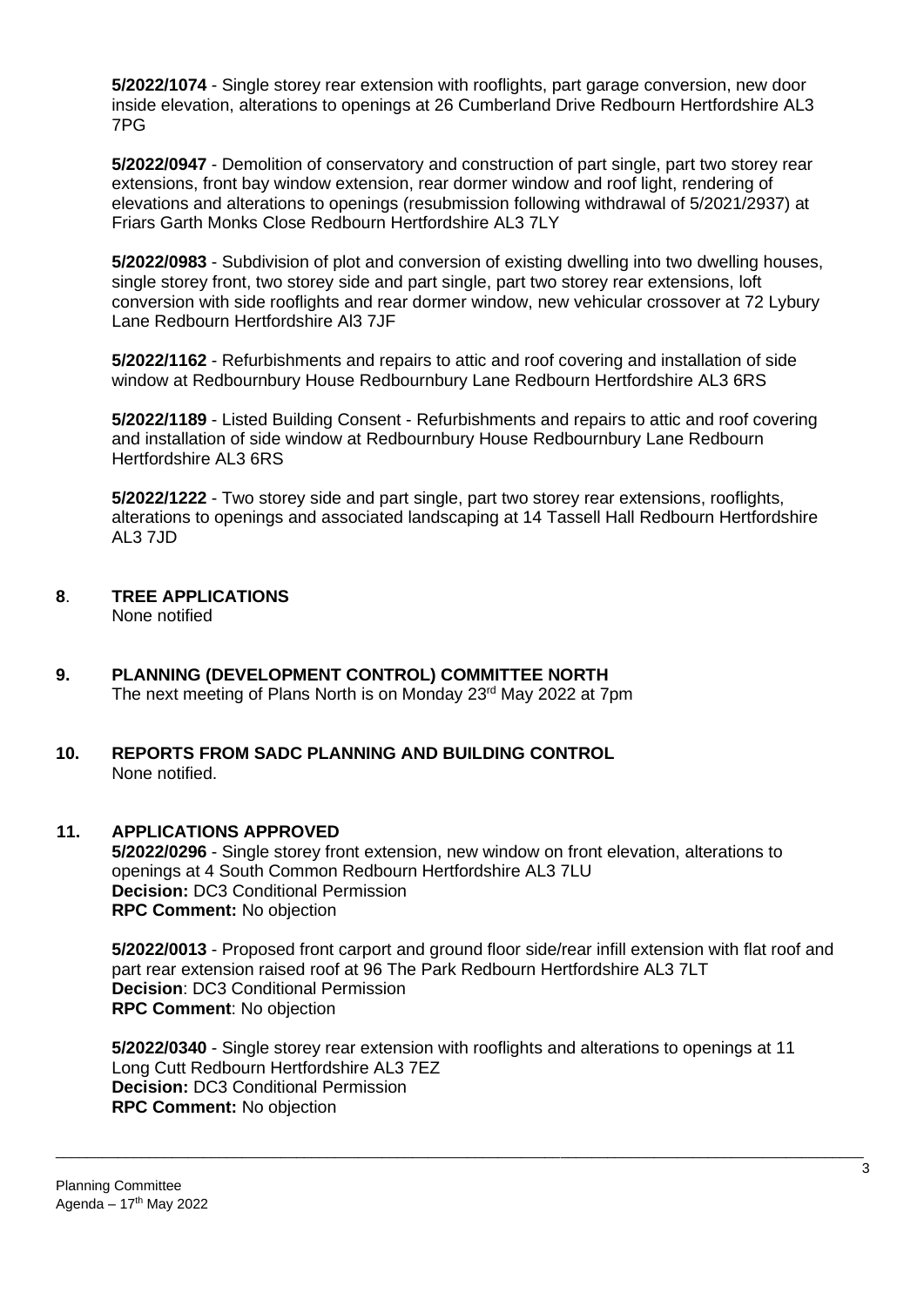**5/2022/0338** - Single storey rear extension following demolition of existing rear extension and alterations to openings (resubmission following withdrawal of 5/2021/3492) at 12 Brooke End Redbourn Hertfordshire AL3 7GA **Decision:** DC3 Conditional Permission **RPC Comment:** No objection

**5/2022/0465** - Listed Building consent - The addition of 34 names to the war memorial at War Memorial The Common Redbourn Hertfordshire AL3 7LR **Decision:** DC10 Listed Building Conditional Consent

**5/2022/0311** - Listed Building consent - Removal of internal wall between the utility and toilet to form a larger utility room, replacement of two rooflights and associated alterations at Dolittle Mill House St Albans Road Redbourn Hertfordshire AL3 7AA **Decision:** DC10 Listed Building Conditional Consent **RPC Comment:** No objection so long as it complies with Conservation

**5/2022/0479** - Demolition of existing orangery, construction of replacement orangery and rear canopy at Brooklen Chequer Lane Redbourn Hertfordshire AL3 7NH **Decision:** DC3 Conditional Permission **RPC Comment:** No objection

**5/2022/0603** - Single storey front extension with pitched roof and rooflights at 3 Redfield Close Redbourn Hertfordshire AL3 7BB **Decision:** DC3 Conditional Permission **RPC Comment:** No objection

**5/2022/0626** - Single storey side and rear extension following demolition of existing rear porch at Batford Keep 17 Meadow View Dunstable Road Hertfordshire Redbourn AL3 7QQ **Decision:** DC3 Conditional Permission **RPC Comment:** No objection

**5/2022/0688** - Single storey rear extension with alterations to openings at 20 Brooke End Redbourn Hertfordshire AL3 7GA **Decision:** DC3 Conditional Permission **RPC Comment:** No objection

**11.1 APPLICATIONS REFUSED**

None notified

#### **11.2 CERTIFICATE OF LAWFULNESS**

**5/2022/0624** - Certificate of Lawfulness (proposed) - Loft conversion with rear dormer window and front rooflights at 12 Mansdale Road Redbourn Hertfordshire AL3 7DN **Decision:** Certificate of Lawfulness Approved

#### **11.3 DISCHARGE OF CONDITIONS**

**5/2022/0390** - Discharge of Condition 8 (hard and soft landscape works) of planning permission 5/2021/1918 dated 10/11/2021 for Demolition of existing single storey storage buildings and construction of two semi-detached dwellings with associated parking and amenity at 12 Hemel Hempstead Road Redbourn Hertfordshire AL3 7DX **Decision:** Discharge of Condition - Refused